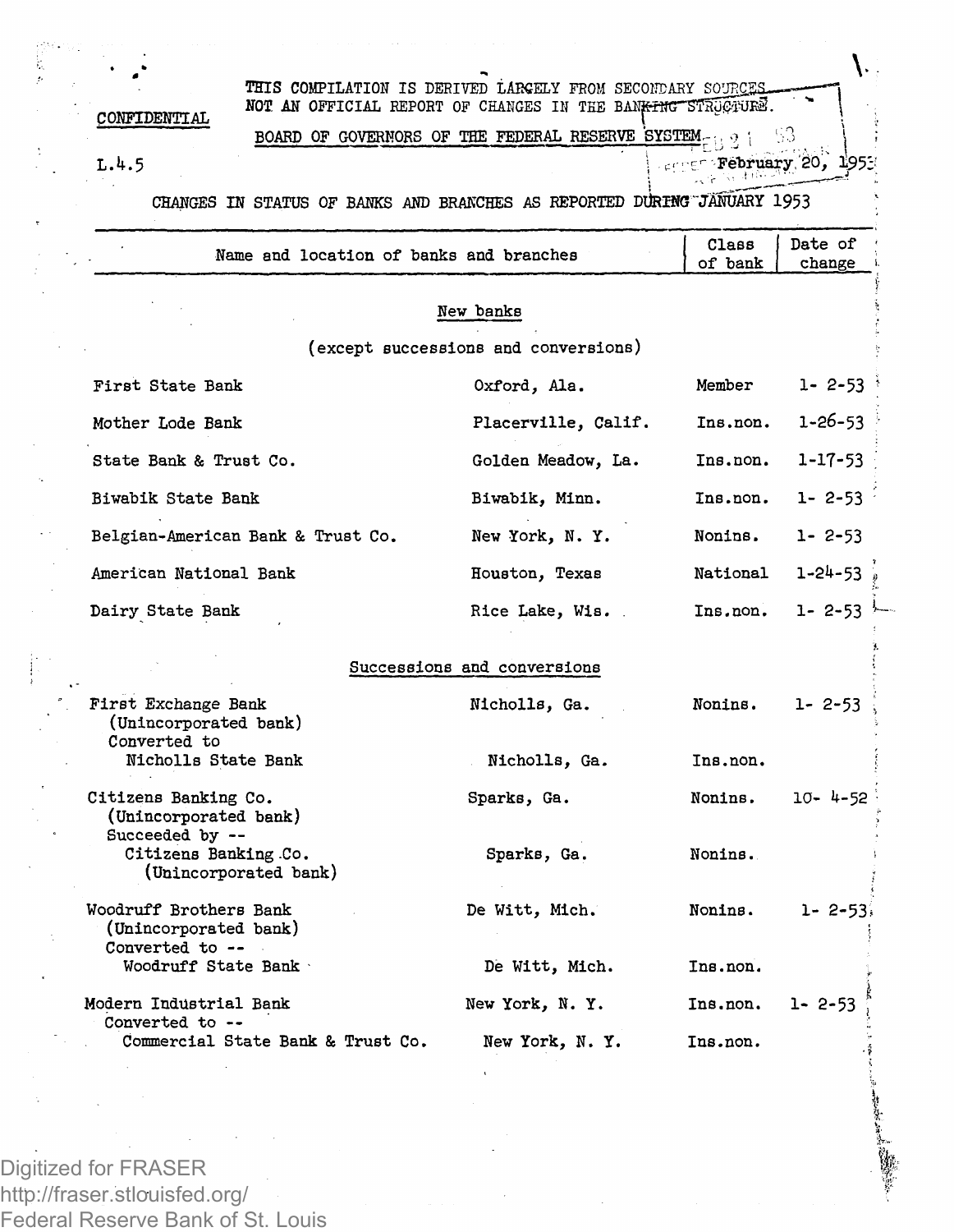| Name and location of banks and branches                                                                                  |                                                     | Class<br>of bank              | Date of<br>change |
|--------------------------------------------------------------------------------------------------------------------------|-----------------------------------------------------|-------------------------------|-------------------|
|                                                                                                                          | Successions and conversions (Cont'd)                |                               |                   |
| National Bank of Fairmount<br>Succeeded by --                                                                            | Fairmount, N. D.                                    | National                      | $1 - 2 - 53$      |
| Peoples State Bank                                                                                                       | Fairmount, N. D.                                    | Ins.non.                      |                   |
| Farmers & Merchants Bank<br>(Unincorporated bank)<br>Converted to --                                                     | St. Marys, Pa.                                      | Nonins.                       | $1 - 2 - 53$      |
| Farmers and Merchants Bank                                                                                               | St. Marys, Pa.                                      | Nonins.                       |                   |
| Blackville Depository<br>Converted to --                                                                                 | Blackville, S. C.                                   | Ins.non.                      | 1- 2-53           |
| Blackville State Bank                                                                                                    | Blackville, S. C.                                   | Ins.non.                      |                   |
|                                                                                                                          | Voluntary liquidation                               |                               |                   |
|                                                                                                                          | (except incident to absorptions, successions, etc.) |                               |                   |
| Commercial Bank<br>(Unincorporated bank)                                                                                 | Valdosta, Ga.                                       | Nonins.                       | $12 - 5 - 52$     |
|                                                                                                                          | Consolidations, absorptions, etc.                   |                               |                   |
| Des Moines Bank & Trust Co.<br>Absorbed by --                                                                            | Des Moines, Iowa                                    | Ins.non.                      | 1-19-53           |
| Bankers Trust Co.                                                                                                        | Des Moines, Iowa                                    | Member                        |                   |
| Citizens National Bank<br>Absorbed by --                                                                                 | Lancaster, Ky.                                      | National                      | $1 - 2 - 53$      |
| National Bank of Lancaster                                                                                               | Lancaster, Ky.                                      | National                      |                   |
| First National Bank<br>Joplin National Bank & Trust Co.<br>These two banks consolidated<br>under charter and title of -- | Joplin, Mo.<br>Joplin, Mo.                          | National 12-31-52<br>National |                   |
| First National Bank                                                                                                      | Joplin, Mo.                                         | National                      |                   |
| North Jersey National Bank<br>Absorbed by --                                                                             | Pompton Lakes, N. J.                                | National                      | 1- 5-53           |
| First National Bank & Trust Co.                                                                                          | Paterson, N. J.                                     | National                      |                   |
| State Bank of Albany<br>Farmers National Bank<br>These two banks merged                                                  | Albany, N.Y.<br>Amsterdam, N.Y.                     | Member<br>National            | 1-12-53           |
| under charter and title of --<br>State Bank of Albany                                                                    | Albany, N.Y.                                        | Member                        |                   |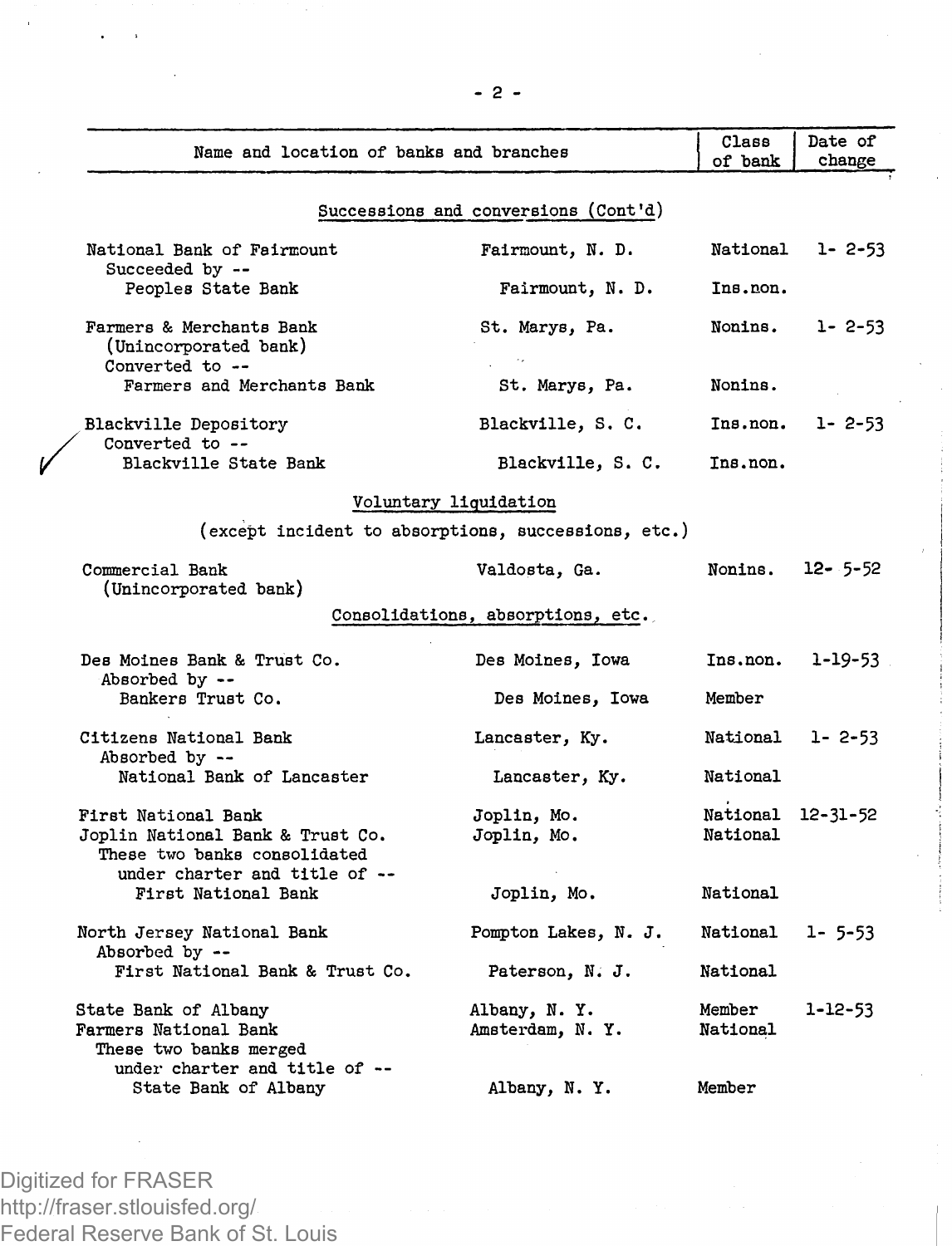| Name and location of banks and branches                                                                                        |                                            | Class<br>of bank     | Date of<br>change |
|--------------------------------------------------------------------------------------------------------------------------------|--------------------------------------------|----------------------|-------------------|
|                                                                                                                                | Consolidations, absorptions, etc. (Cont'd) |                      |                   |
| First National Bank<br>Absorbed by --                                                                                          | New Concord, Ohio                          | National             | $1 - 2 - 53$      |
| First National Bank                                                                                                            | Zanesville, Ohio                           | National             |                   |
| First National Bank<br>Woodlawn Trust Co.<br>These two banks merged<br>under charter and title of --                           | Aliquippa, Pa.<br>Aliquippa, Pa.           | National<br>Member   | $1 - 2 - 53$      |
| Woodlawn Trust Co.                                                                                                             | Aliquippa, Pa.                             | Member               |                   |
| First National Bank<br>Absorbed by --                                                                                          | Dayton, Pa.                                |                      | National 1-2-53   |
| Punxsutawney National Bank                                                                                                     | Punxsutawney, Pa.                          | National             |                   |
| Hanover Trust Co.<br>First National Bank<br>These two banks consolidated<br>under charter of First National<br>Bank of Hanover | Hanover, Pa.<br>Hanover, Pa.               | Ins.non.<br>National | $1 - 2 - 53$      |
| and title of --<br>First National Bank & Trust Co.                                                                             | Hanover, Pa.                               | National             |                   |
| Farmers National Bank<br>Absorbed by --                                                                                        | Mercer, Pa.                                | National 12-31-52    |                   |
| First National Bank                                                                                                            | Mercer, Pa.                                | National             |                   |
| First National Bank<br>Absorbed by --                                                                                          | Perryopolis, Pa.                           | National 1-19-53     |                   |
| Second National Bank                                                                                                           | Uniontown, Pa.                             | National             |                   |
| Columbia State Bank<br>Absorbed by --                                                                                          | Columbia, S. D.                            | Member               | $1 - 2 - 53$      |
| Aberdeen National Bank                                                                                                         | Aberdeen, S. D.                            | National             |                   |
| First National Bank<br>Strawn National Bank<br>These two banks consolidated<br>under charter of Strawn National                | Strawn, Texas<br>Strawn, Texas             | National<br>National | $1 - 2 - 53$      |
| Bank and title of --<br>First Strawn National Bank                                                                             | Strawn, Texas                              | National             |                   |
| Admission of State bank to Federal Reserve membership                                                                          |                                            |                      |                   |
| Bank of Sturgeon Bay                                                                                                           | Sturgeon Bay, Wis.                         | Ins.non.             | $1 - 15 - 53$     |
|                                                                                                                                |                                            |                      |                   |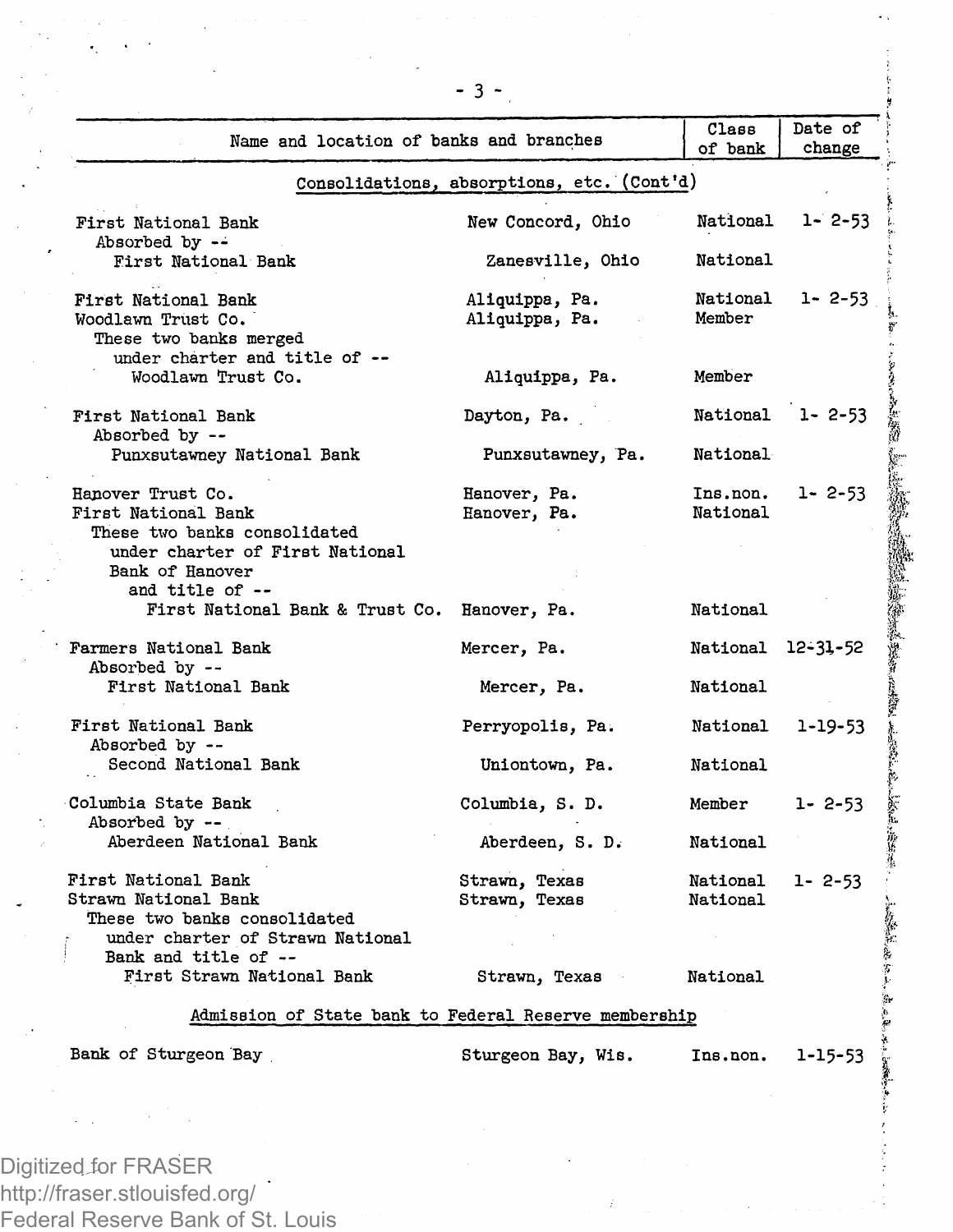|                                                                              |                                                                                                           | Class           | Date of       |
|------------------------------------------------------------------------------|-----------------------------------------------------------------------------------------------------------|-----------------|---------------|
| Name and location of banks and branches                                      |                                                                                                           | of bank         | change        |
|                                                                              |                                                                                                           |                 |               |
|                                                                              | Changes in name or location                                                                               |                 |               |
| New First National Bank<br>Name changed to --<br>First National Bank         | Paragould, Ark.                                                                                           | National        | $1 - 27 - 53$ |
| American National Bank<br>Name changed to --<br>First National Bank          | Alamosa, Colo.                                                                                            | National        | $1 - 2 - 53$  |
| Peoples Savings Bank<br>Name changed to --<br>Peoples Bank & Trust Co.       | Waterloo, Iowa                                                                                            | Ins.non.        | $1 - 23 - 53$ |
| Muskegon Savings Bank<br>Name changed to --<br>Muskegon Bank                 | Muskegon, Mich.                                                                                           | Ins.non.        | $1 - 20 - 53$ |
| American State Bank<br>Name changed to --<br>Brentwood Bank                  | Brentwood, Mo.                                                                                            | Ins.non.        | $1 - 2 - 53$  |
| First National Bank & Trust Co.<br>Name changed to --<br>First National Bank | Montclair, N. J.                                                                                          | National        | 1-19-53       |
| First National Bank & Trust Co.<br>Name changed to --<br>First National Bank | Sioux Falls, S. D.                                                                                        | <b>National</b> | $1 - 2 - 53$  |
|                                                                              | Branches established                                                                                      |                 |               |
|                                                                              | (including branches at military and other Government<br>establishments and banks converted into branches) |                 |               |
| Central Valley Bank<br>Newark Branch<br>(De novo)                            | Richmond, Calif.<br>Dairy & Sycamore Sts.<br>Newark, Calif.                                               | Member          | $1 - 6 - 53$  |
| Connecticut Savings Bank<br>North Haven Branch<br>(De novo)                  | New Haven, Conn.<br>30 Broadway<br>North Haven, Conn.                                                     | Nonins.         | $1 - 14 - 53$ |
| Delaware Trust Co.<br>Penny Hill Branch<br>(De novo)                         | Wilmington, Del.<br>814 Philadelphia Pike                                                                 | Ins.non.        | $1 - 7 - 53$  |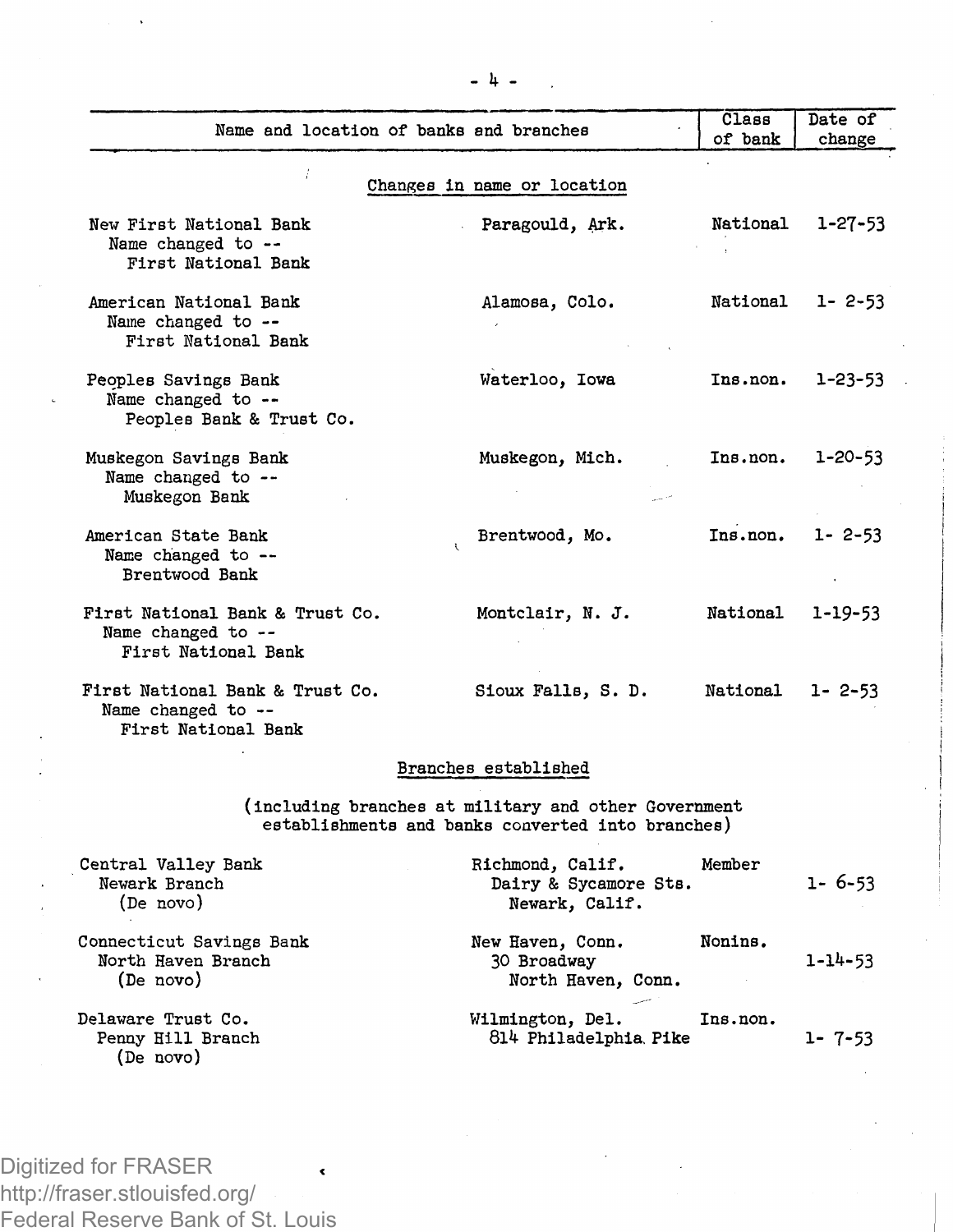| Name and location of banks and branches                                                          |                                                                                                           | Class<br>of bank | Date of<br>change |
|--------------------------------------------------------------------------------------------------|-----------------------------------------------------------------------------------------------------------|------------------|-------------------|
|                                                                                                  | Branches established (Cont'd)                                                                             |                  |                   |
|                                                                                                  | (including branches at military and other Government<br>establishments and banks converted into branches) |                  |                   |
| Riggs National Bank<br>Trust Department Office<br>(De novo)                                      | Washington, D. C.<br>1508 H Street, N. W.                                                                 | National         | 1-12-53           |
| Chesterton State Bank<br>Garyton Branch<br>(De novo)                                             | Chesterton, Ind.<br>11314 Central Ave.<br>Garyton, Ind.                                                   | Member           | $1 - 2 - 53$      |
| Oaklandon State Bank<br>Lawrence Community Branch<br>(De novo)                                   | Oaklandon, Ind.<br>Franklin Road &<br>Plummer St.<br>Lawrence. Ind.                                       | Ins.non.         | $1 - 26 - 53$     |
| Fall River Trust Co.<br>Somerset Branch<br>(De novo)                                             | Fall River, Mass.<br>1045 County St.<br>Somerset, Mass.                                                   | Member           | $1 - 26 - 53$     |
| Mechanics Savings Bank<br>South Hadley Branch<br>(De novo)                                       | Holyoke, Mass.<br>40 Bridge Street<br>South Hadley, Mass.                                                 | Nonins.          | $1 - 5 - 53$      |
| City Bank<br>Oak Park Branch<br>(De novo)                                                        | Detroit, Mich.<br>20950 Greenfield Road<br>Oak Park, Mich.                                                | Member           | $12 - 31 - 52$    |
| National Bank of Detroit<br>Grand River - Eight Mile Road Branch<br>(De novo)                    | Detroit, Mich.<br>27637 Grand River Ave.<br>Livonia, Mich.                                                | National         | 1-15-53           |
| First National Bank & Trust Co.<br>Pompton Lakes Office<br>(Formerly North Jersey National Bank) | Paterson, N. J.<br>115 Wanaque Ave.<br>Pompton Lakes, N. J.                                               | National         | $1 - 5 - 53$      |
| State Bank<br>Amsterdam Branch<br>(Formerly Farmers National Bank)                               | Albany, N.Y.<br>49 East Main St.<br>Amsterdam, N.Y.                                                       | Member           | 1-12-53           |
| Schenectady Trust Co.<br>Mayfair Branch                                                          | Schenectady, N.Y.<br>Mayfair, N. Y.                                                                       | Member           | $1 - 26 - 53$     |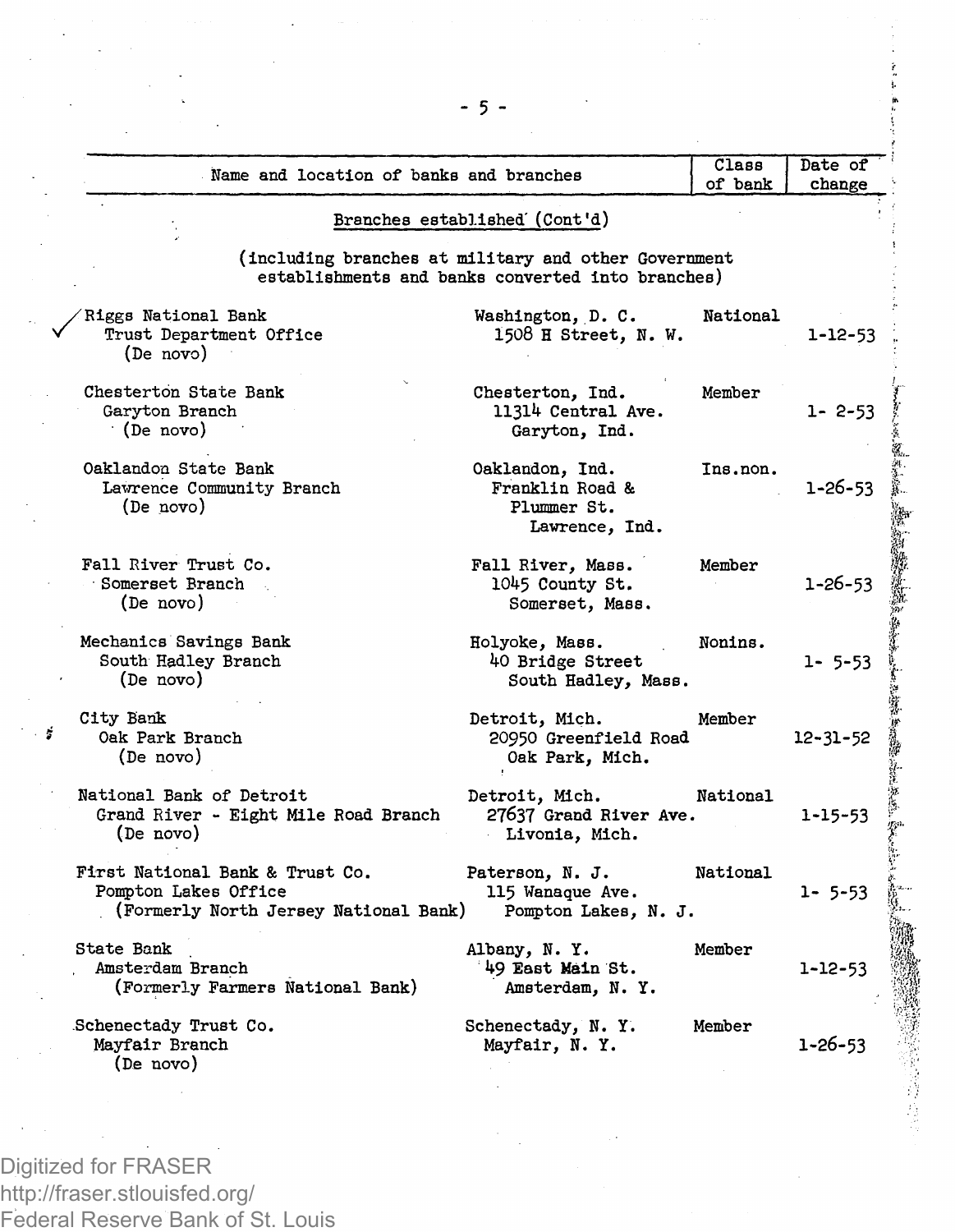| Name and location of banks and branches                                       |                                                                                                           | Class<br>of bank | Date of<br>change |
|-------------------------------------------------------------------------------|-----------------------------------------------------------------------------------------------------------|------------------|-------------------|
|                                                                               | Branches established (Cont'd)                                                                             |                  |                   |
|                                                                               | (including branches at military and other Government<br>establishments and banks converted into branches) |                  |                   |
| First Trust & Deposit Co.<br>Mattydale Office<br>(De novo)                    | Syracuse, N.Y.<br>2917 Brewerton Road<br>Mattydale, N.Y.                                                  | Member           | 1-19-53           |
| Merchants National Bank & Trust Co.<br>Personal Loan Branch<br>(De novo)      | Dayton, Ohio<br>13 South Jefferson St.                                                                    | National         | 1-21-53           |
| Richland Trust Co.<br>Butler Branch<br>(De novo)                              | Mansfield, Ohio<br>Butler, Ohio                                                                           | Member           | $1 - 2 - 53$      |
| First National Bank<br>New Concord Branch<br>(Formerly First National Bank)   | Zanesville, Ohio<br>New Concord, Ohio                                                                     | National         | $1 - 2 - 53$      |
| Woodlawn Trust Co.<br>West Aliquippa Branch<br>(Formerly First National Bank) | Aliquippa, Pa.<br>Aliquippa, Pa.                                                                          | Member           | $1 - 2 - 53$      |
| Farmers National Bank of Bucks County<br>Fairless Hills Branch<br>(De novo)   | Bristol, Pa.<br>254 Trenton Road<br>Fairless Hills, Pa.                                                   | National         | 1-12-53           |
| First National Bank & Trust Co.<br>Temporary Branch<br>(De novo)              | Hanover, Pa.<br>N. E. corner (entre Square                                                                | National         | $1 - 2 - 53$      |
| First National Bank<br>Farmers Branch<br>(Formerly Farmers National Bank)     | Mercer, Pa.<br>North Pitt &<br>- North Diamond Sts.                                                       | National         | 12-31-52          |
| Pennsylvania National Bank & Trust Co.<br>Yorkville Branch<br>(De novo)       | Pottsville, Pa.<br>1826 West Market St.                                                                   | National         | $1 - 12 - 53$     |
| Punxsutawney National Bank<br>Dayton Branch<br>(Formerly First National Bank) | Punxsutawney, Pa.<br>Dayton, Pa.                                                                          | National         | 1- 2-53           |
| Second National Bank<br>Perryopolis Branch<br>(Formerly First National Bank)  | Uniontown, Pa.<br>Independence &<br>Liberty Sts.<br>Perryopolis, Pa.                                      | National         | 1-19-53           |

**I**